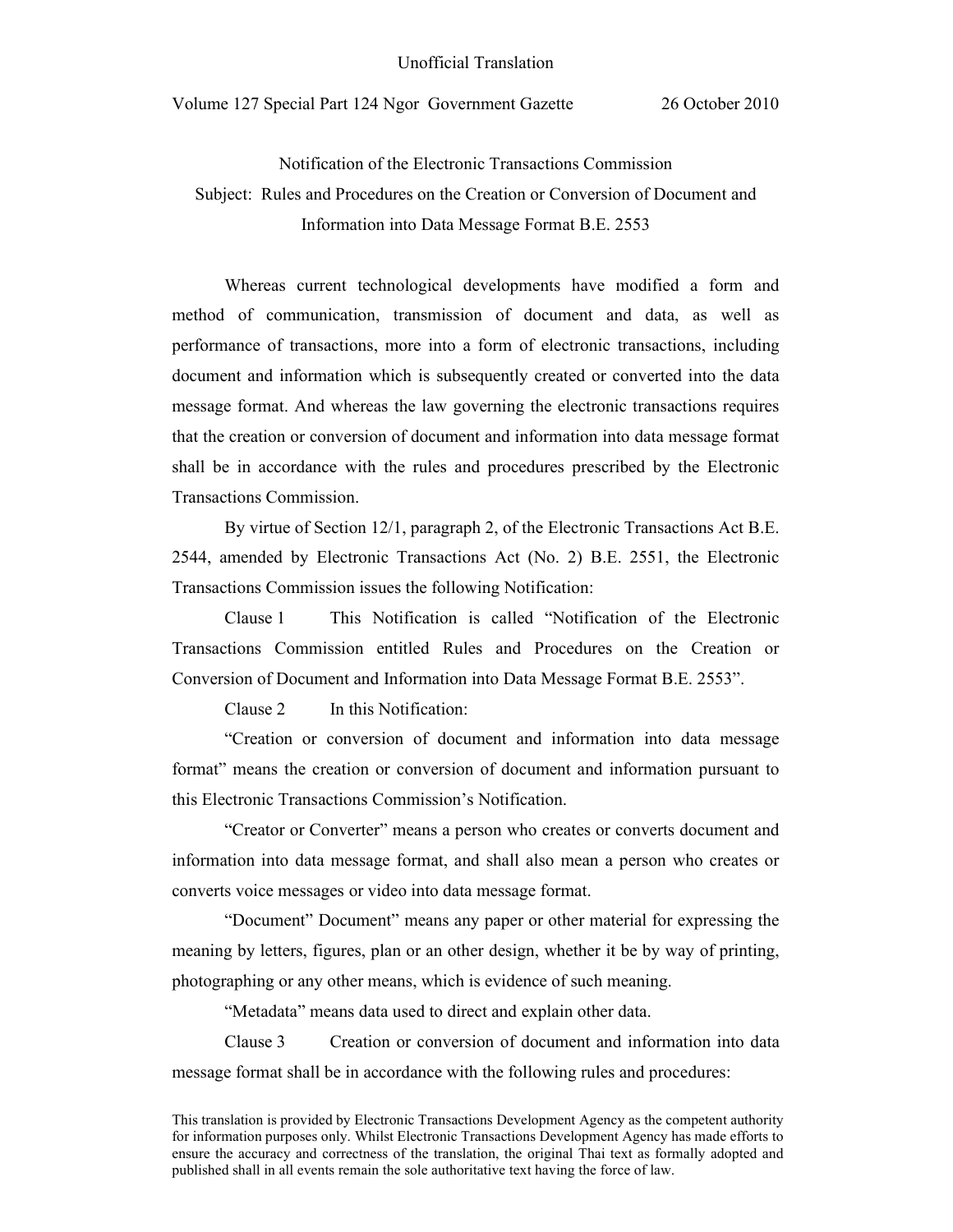(1) The created or converted data message shall have the same meaning or form as the original document and information which are created or converted into the data message format. The creator or converter shall audit and certify that such data message has the same meaning or form as the original document and information.

(2) The data message shall be created or converted by a reliable method for identification of the creator or converter responsible for such creation or conversion.

(3) The data message shall be created or converted with technology and measures preventing variation or revision from occurring to the data, except certification or additional record which does not affect the meaning of data message.

Details of the creation or conversion method of document and information into the data message format shall be in accordance with those prescribed in clauses 4 to 9.

Clause 4 The creation or conversion of document and information into data message format shall contain at least the following processes of creation or conversion of document and information:

(1) Process to create or converse document and information into data message format via an electronic method;

(2) Process to audit and certify that the created or converted data message has the same meaning as the original document and information;

(3) Process to record evidence of operations to create or converse the document and information into data message format.

(4) Process to record metadata in electronic form, which is information substantively describing the document and information so comprehensive as to enable correct searches for such document and information.

Clause 5 Creation or conversion of document and information via electronic method shall have a responsible person carrying out the creation or conversion of document and information via such method at least in the following matters:

(1) To Create or converse the document and information into data message format;

This translation is provided by Electronic Transactions Development Agency as the competent authority for information purposes only. Whilst Electronic Transactions Development Agency has made efforts to ensure the accuracy and correctness of the translation, the original Thai text as formally adopted and published shall in all events remain the sole authoritative text having the force of law.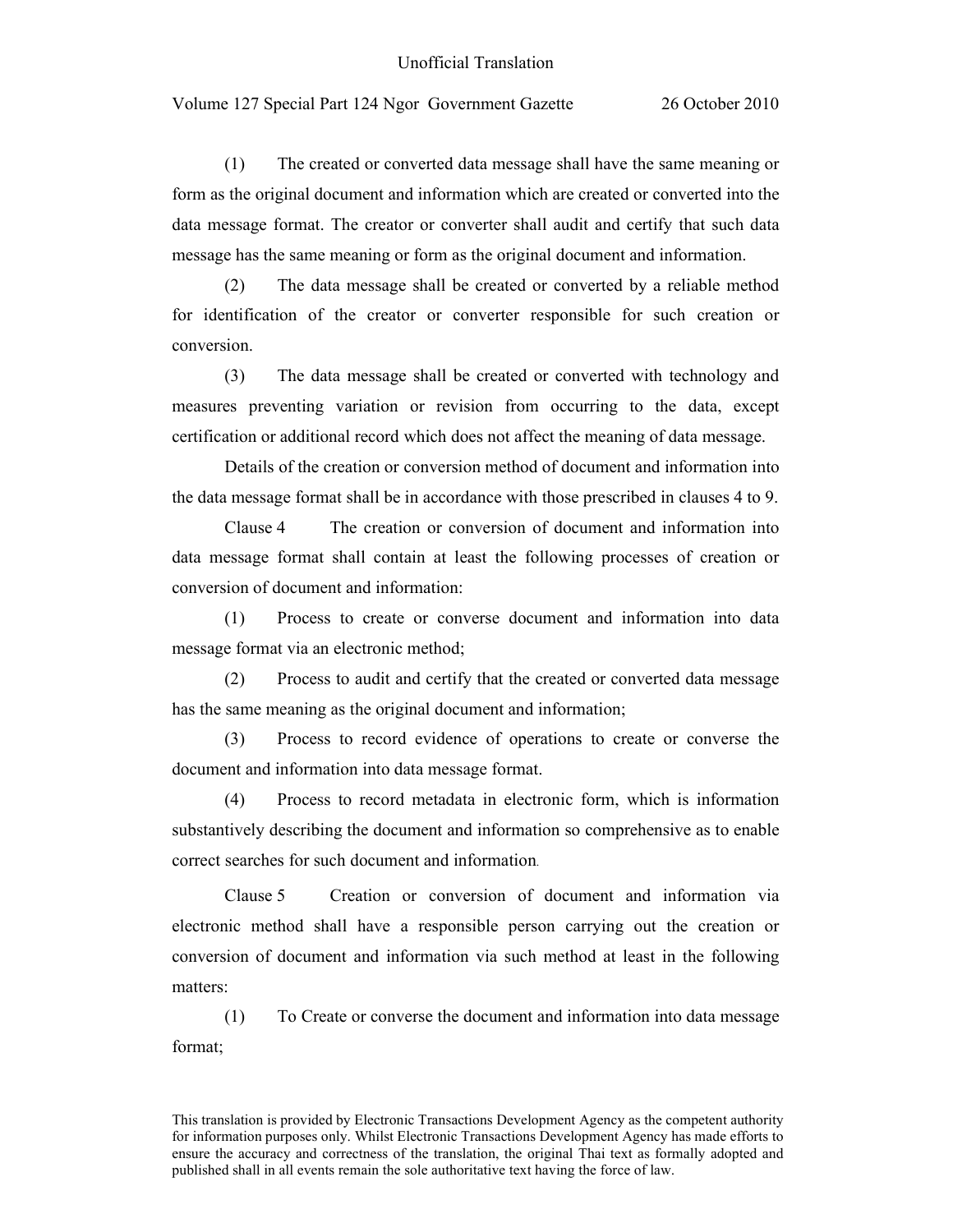(2) To audit and certify the integrity and completeness of the data message derived from the creation or conversion of document and information into the data message format that the data message has the same meaning or form as the original document and information.

(3) To audit the process of creation or conversion of document and information into the data message format to be in accordance with as prescribed.

(4) To audit and certify the integrity and completeness of metadata pursuant to clause 4 (4).

Clause 6 Creation or conversion of document and information via electronic procedure shall prescribe measures regarding data message security, which must be a reliable method and at least encompass the following subject matters:

- (1) Identification
- (2) Authentication
- (3) Authorisation
- (4) Accountability

 This is to ensure confirmation that the data message is created or converted only by a person with an access right. Such person with the access right shall include a person responsible for carrying out the creation or conversion, and a person with the right to audit pursuant to clause 5 who can be the same or different person.

 Clause 7 Creation or conversion of document and information into the data message format shall provide the data message with resolution and clarity of the original document and information.

 Clause 8 Creator or converter shall have a duty to maintain and preserve a valid system for the creation or conversion of document and information for supervision or audit at any time by the Electronic Transactions Commission or another agency delegated by the Electronic Transactions Commission, or another agency prescribed otherwise in this Notification.

 Clause 9 Creator or converter shall establish procedures consistent with the appropriate organisation's characteristic and transaction category in operations under clause 4 through to clause 8 by using a requirement on general procedures or under specific procedures for certain transaction category in the creation or

This translation is provided by Electronic Transactions Development Agency as the competent authority for information purposes only. Whilst Electronic Transactions Development Agency has made efforts to ensure the accuracy and correctness of the translation, the original Thai text as formally adopted and published shall in all events remain the sole authoritative text having the force of law.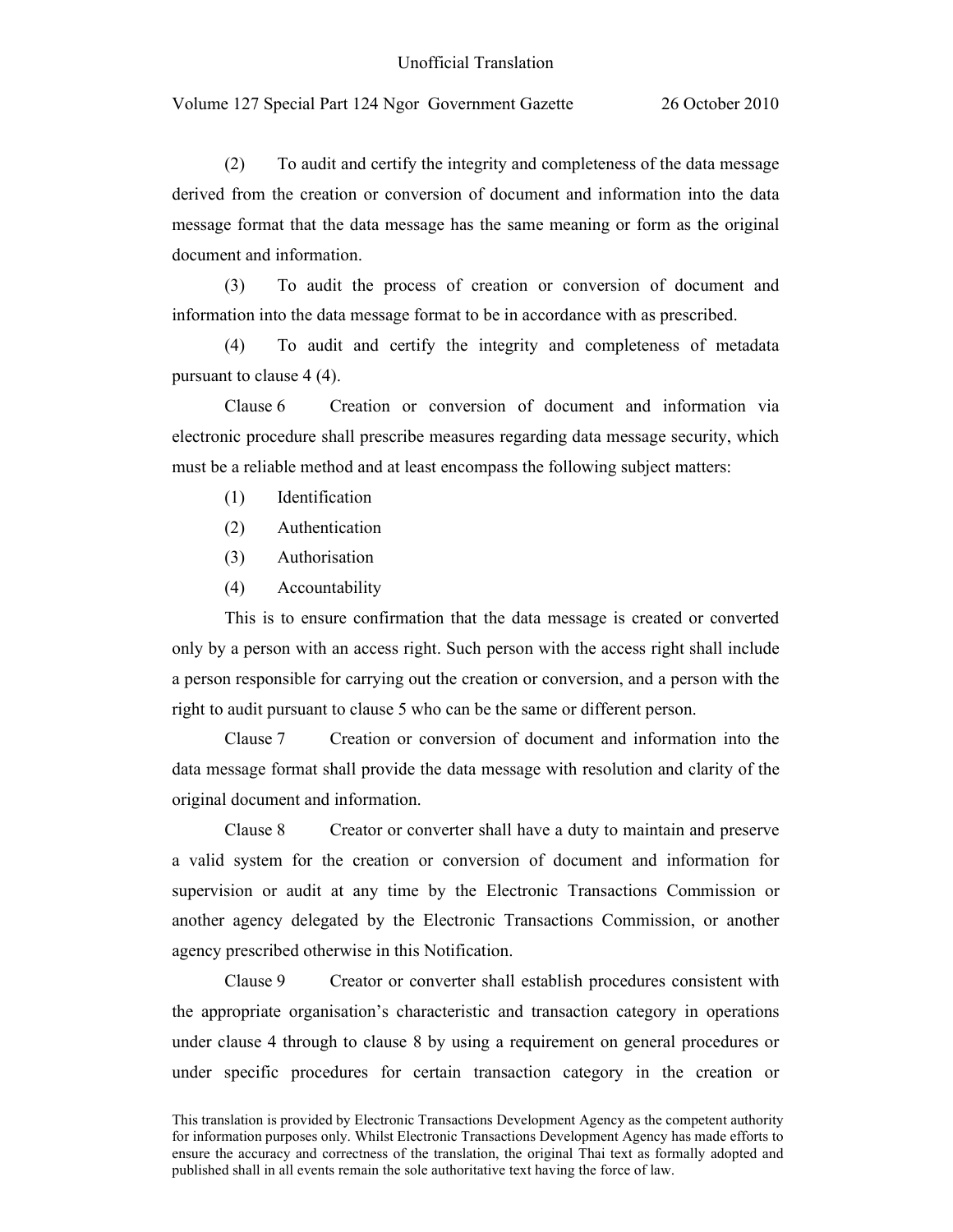conversion of document and information into a data message format pursuant to the requirement annexed to this Notification as the minimum standard for operation, as the case may be.

Clause 10 This Notification shall come into force on the day following its publication in the Government Gazette.

> Notified on the 30<sup>th</sup> day of September B.E. 2553 Juti Krairiksh (Juti Krairiksh) Minister of Information and Communication Technology Chairman of Electronic Transactions Commission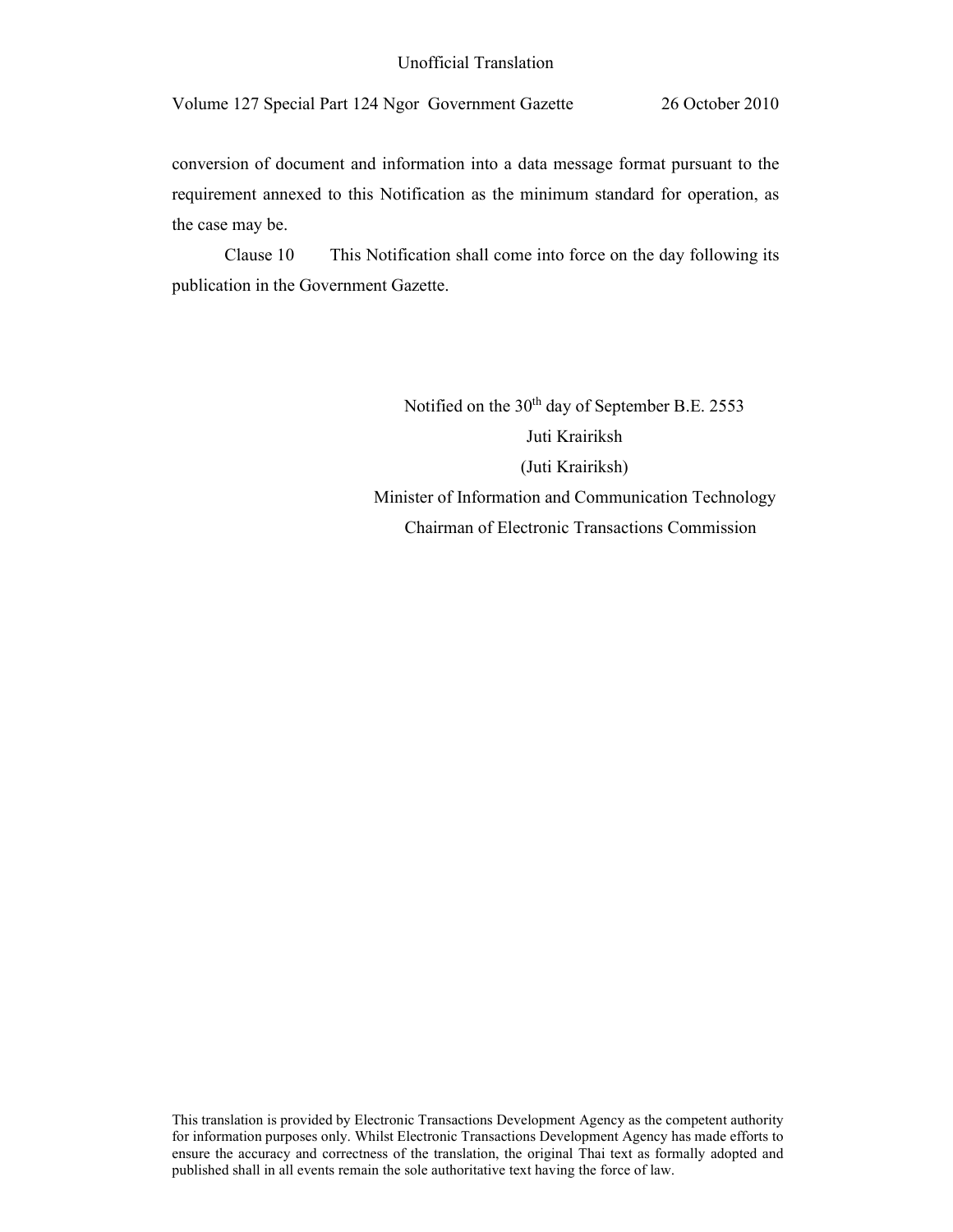Requirement annexed to the Notification of the Electronic Transactions Commission Subject: Rules and Procedures on the Creation or Conversion of Document and Information into Data Message Format B.E. 2553

Number 1

Governing the Procedures for the Creation or Conversion of Document and Information into Data Message Format

Chapter 1

General Provisions

 Clause 1 In creation or conversion of document and information into data message format, the creator or converter shall comply with this requirement as a minimum standard, unless a certain minimum standard will not be applied.

# Chapter 2

Method to Create or Converse Document and Information

Clause 2 Creator or converter shall audit the document and information which will be created or converted into the data message by considering the completeness of the entire information, the number of pages, sequential arrangement of content, and the presentation format of the document and information; and shall record the origin of such document and information. In case that the created or converted document and information is an original document or a copy thereof, such nature of the document and information shall be clearly recorded and displayed that it is the original document or copy.

Clause 3 The minimum standard for resolution shall be:

- (1) Line image or black  $\&$  white image of at least 150 dots per inch (dpi).
- (2) Greyscale image of at least 200 dots per inch (dpi).
- (3) Colour image of at least 300 dots per inch (dpi).
- (4) Website-only image of at least 72 dots per inch (dpi).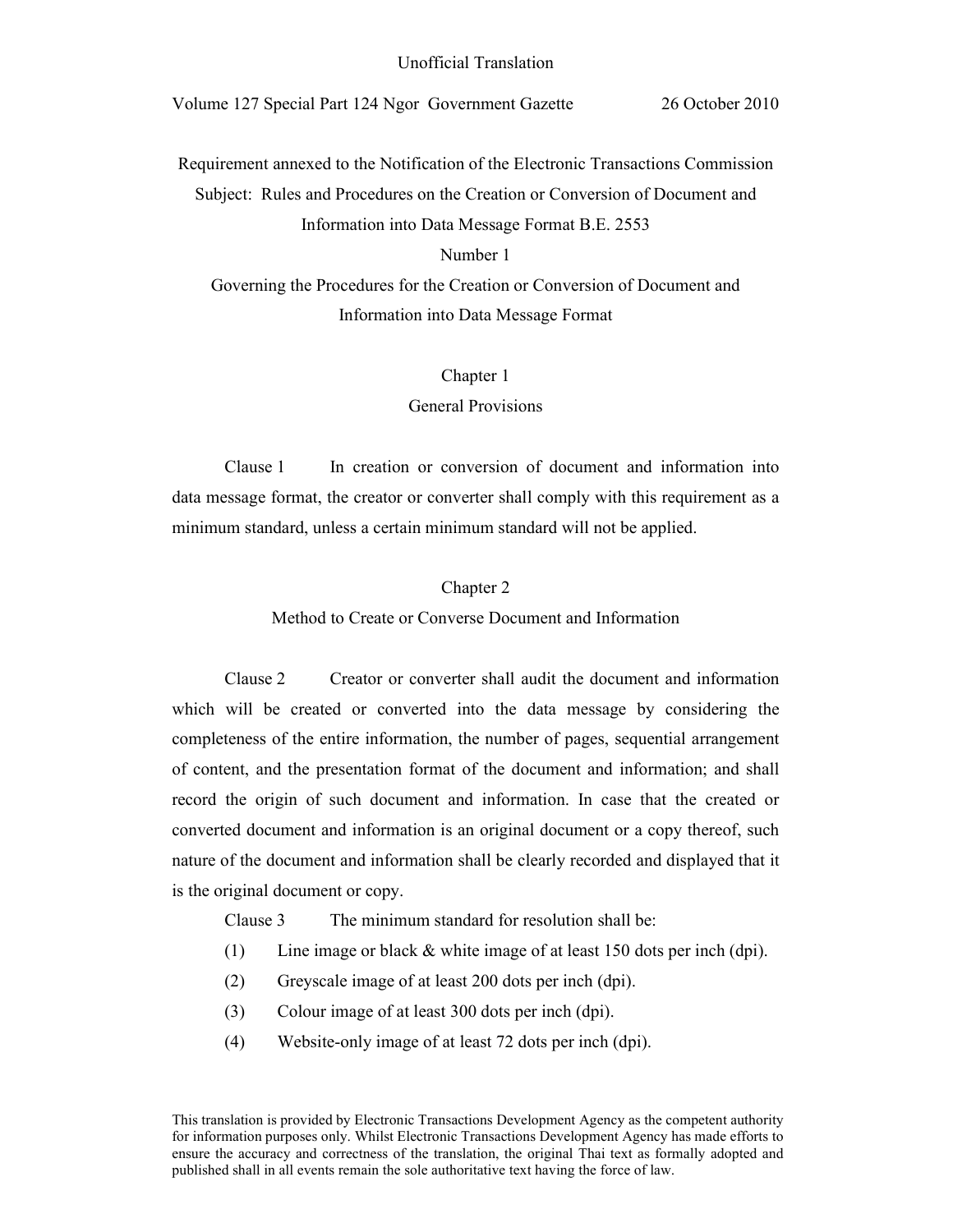Clause 4 The minimum standard for the bit depth shall be:

- $(1)$  1 bit for the bit depth of Black & white image.
- (2) 8 bits for the bit depth of greyscale image.
- (3) 24 bits for the bit depth of Colour image.

Clause 5 The minimum standard for conversion of an analogue signal into a digital signal, in case of voice messages, shall have a random minimum rate of the audio signal data at 44.1 kHz and a random minimum number of the audio signal data at 16 bits.

Clause 6 The minimum standard for conversion of an analogue signal into a digital signal, in case of video information, shall have the following minimum standards:

- (1) Random rate of sample data of Luminance 5 shall have a minimum standard at 13.5 MHz.
- (2) Number of sample data of Luminance shall have a minimum standard at 8 bits per pixel (bpp).
- (3) Number of sample data of Chrominance shall have a minimum standard at 4 bits per pixel (bpp).
- (4) Luminance resolution equals to 720 pixels x 485 active lines.
- (5) Chrominance resolution equals to 360 pixels x 485 active lines.

Clause 7 Creator or converter shall name the data message file with a meaning that communicates the content of the data to enable searching. Such file name shall not be alike.

Clause 8 Upon execution, the creator or converter shall review the integrity and completeness of the created or converted data message.

#### Chapter 3

# Audit and Assurance

Clause 9 Creator or converter shall provide an audit and assurance of quality of the process to create or converse the document and information into the data message and an audit and assurance of quality of the data message and a report

This translation is provided by Electronic Transactions Development Agency as the competent authority for information purposes only. Whilst Electronic Transactions Development Agency has made efforts to ensure the accuracy and correctness of the translation, the original Thai text as formally adopted and published shall in all events remain the sole authoritative text having the force of law.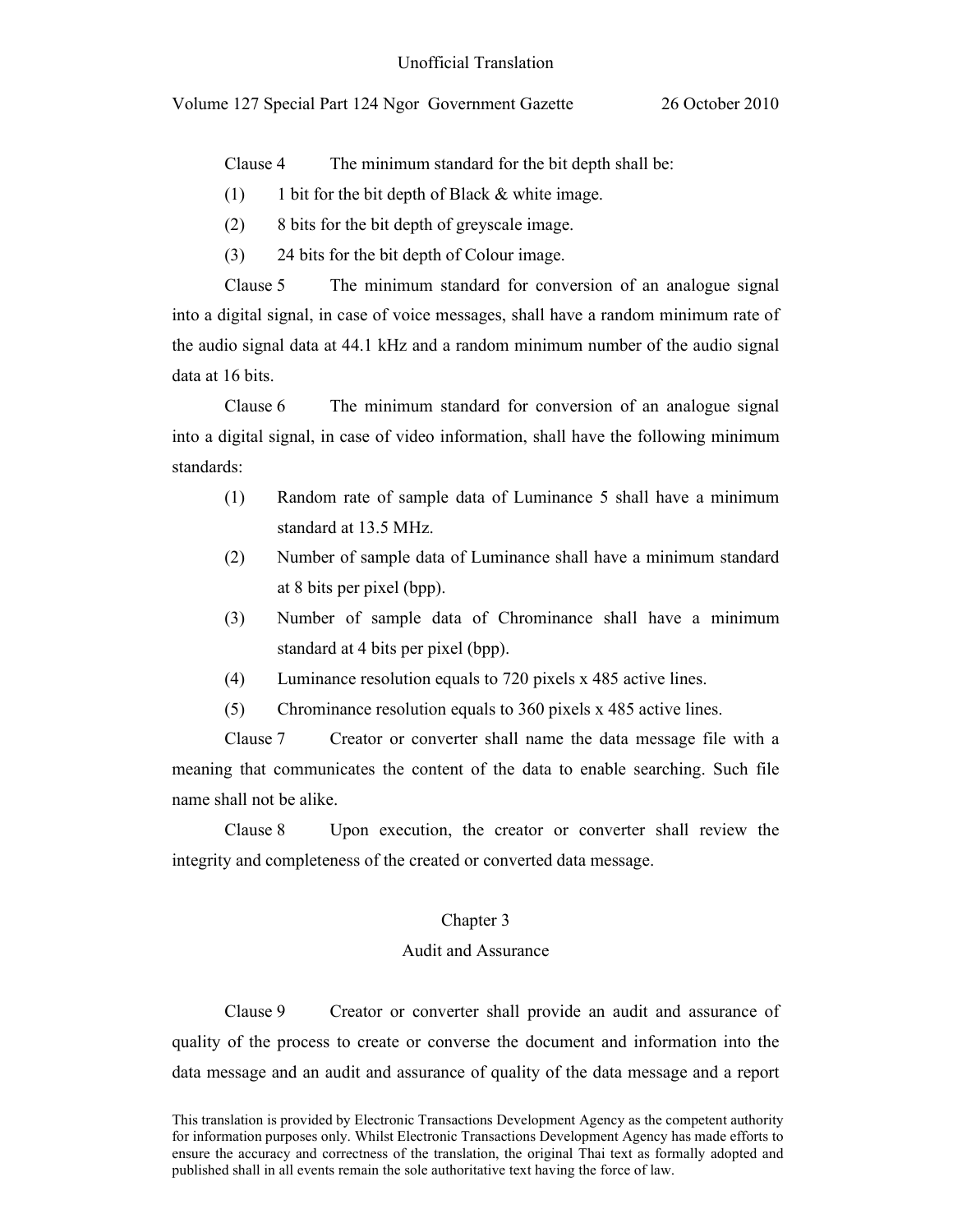on the audit and assurance of quality for using in confirmation of the administration system of such creator or converter.

Clause 10 Audit and assurance of quality shall cover the following matters:

(1) Quality of the tools and equipment used in such operation.

(2) Operation procedures.

(3) Quality and correctness of the data message passed through creation or conversion.

(4) Quality and correctness of the data message used in identification of the creator or converter.

 Clause 11 In case of operation for a high quantity of the data message or collection of a lot of data as a single set, the audit and assurance may use statistically random sampling to conduct the audit.

#### Chapter 4

## Records

Clause 12 Creator or Converter shall provide a record of operations as evidence which must record the following items:

(1) Name or list of the created or converted data message.

- (2) Name of the creator or converter.
- (3) Program or format used in the creation or conversion.
- (4) Date, month, year and the time of the creation or conversion.

(5) Evidence of audit and assurance of quality and correctness of the data message, ensuring that the data message has the same meaning as the original document and information.

Clause 13 Creator or converter shall provide a metadata record displaying the essential substances being specific attributes and details of such data message, which shall comprise major elements of the data message, such as, the content (e.g. title, header, original/source, scope); the context (e.g. intellectual property or rights in such work, author of the work, joint author of the work); and the structure (e.g. date,

This translation is provided by Electronic Transactions Development Agency as the competent authority for information purposes only. Whilst Electronic Transactions Development Agency has made efforts to ensure the accuracy and correctness of the translation, the original Thai text as formally adopted and published shall in all events remain the sole authoritative text having the force of law.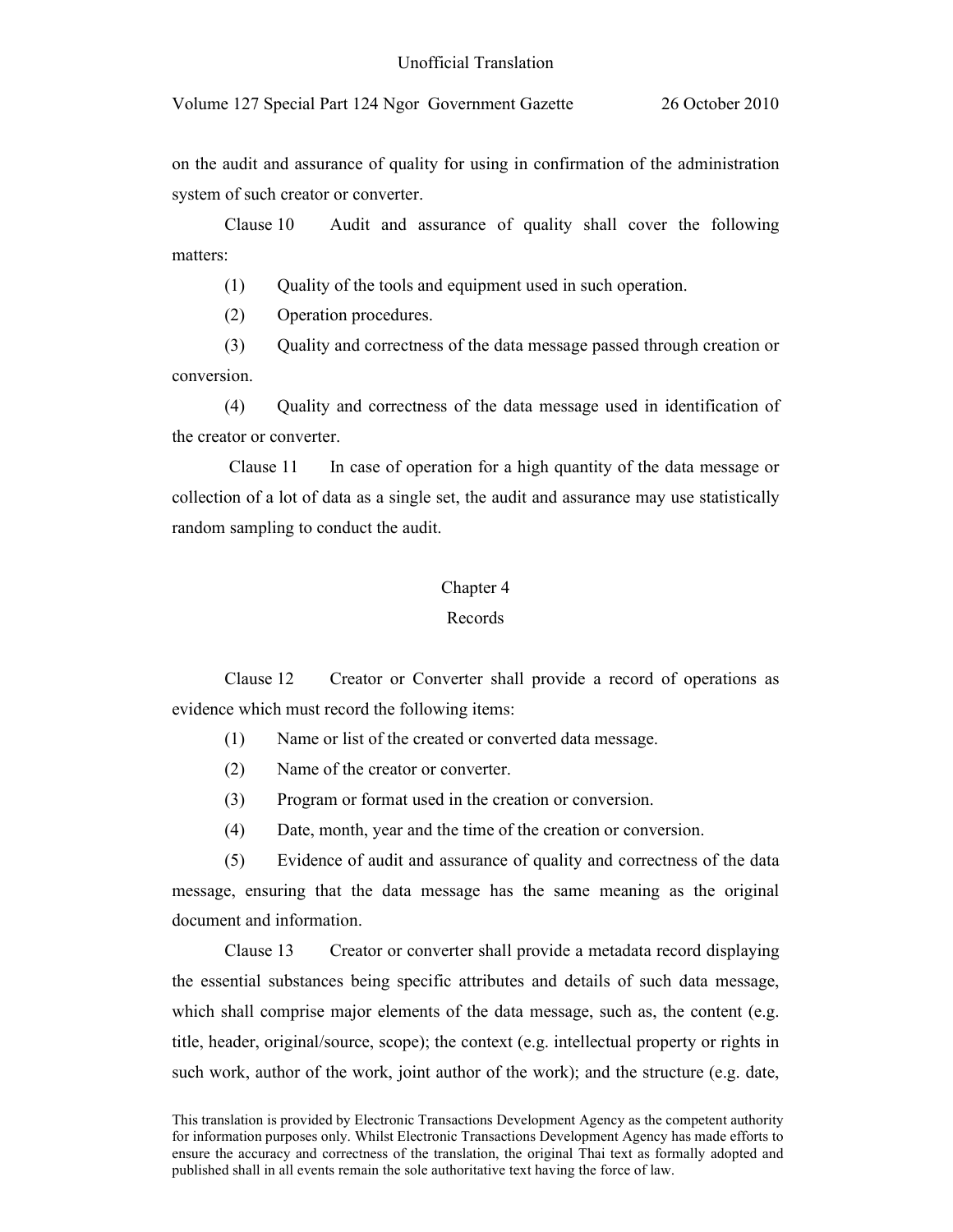month, year of the work's creation, category of content, format of the work presentation, indicator or identifier of the resource) that will assist in enabling the correct and efficient search for document and information.

# Chapter 5

# Responsible Persons

Clause 14 Creator or converter shall clearly designate responsible persons in the following matters:

- (1) Creator or converter of document and information into data message format.
- (2) Quality inspector of the created or converted data message.
- (3) Inspector and certifier of the creation or conversion process of the document and information into data message format pursuant to clause 9.

(4) Inspector and certifier of the correctness and completeness of the metadata pursuant to clause 13.

### Chapter 6

### Security

Clause 15 Creator or converter shall prescribe data message security measures through a reliable method which shall cover the data message security measure of at least the following subject matters:

(1) User registration which shall prescribe be a procedure of practice for registration of the user for identification by which to be granted authorisation to access the data message and for removal from the user upon cancellation or revocation of such authorisation.

(2) User management which shall provide control and restriction of a right to access and use each type of the data message as appropriate.

(3) User password management which shall provide a strict administration process of passwords for Users.

This translation is provided by Electronic Transactions Development Agency as the competent authority for information purposes only. Whilst Electronic Transactions Development Agency has made efforts to ensure the accuracy and correctness of the translation, the original Thai text as formally adopted and published shall in all events remain the sole authoritative text having the force of law.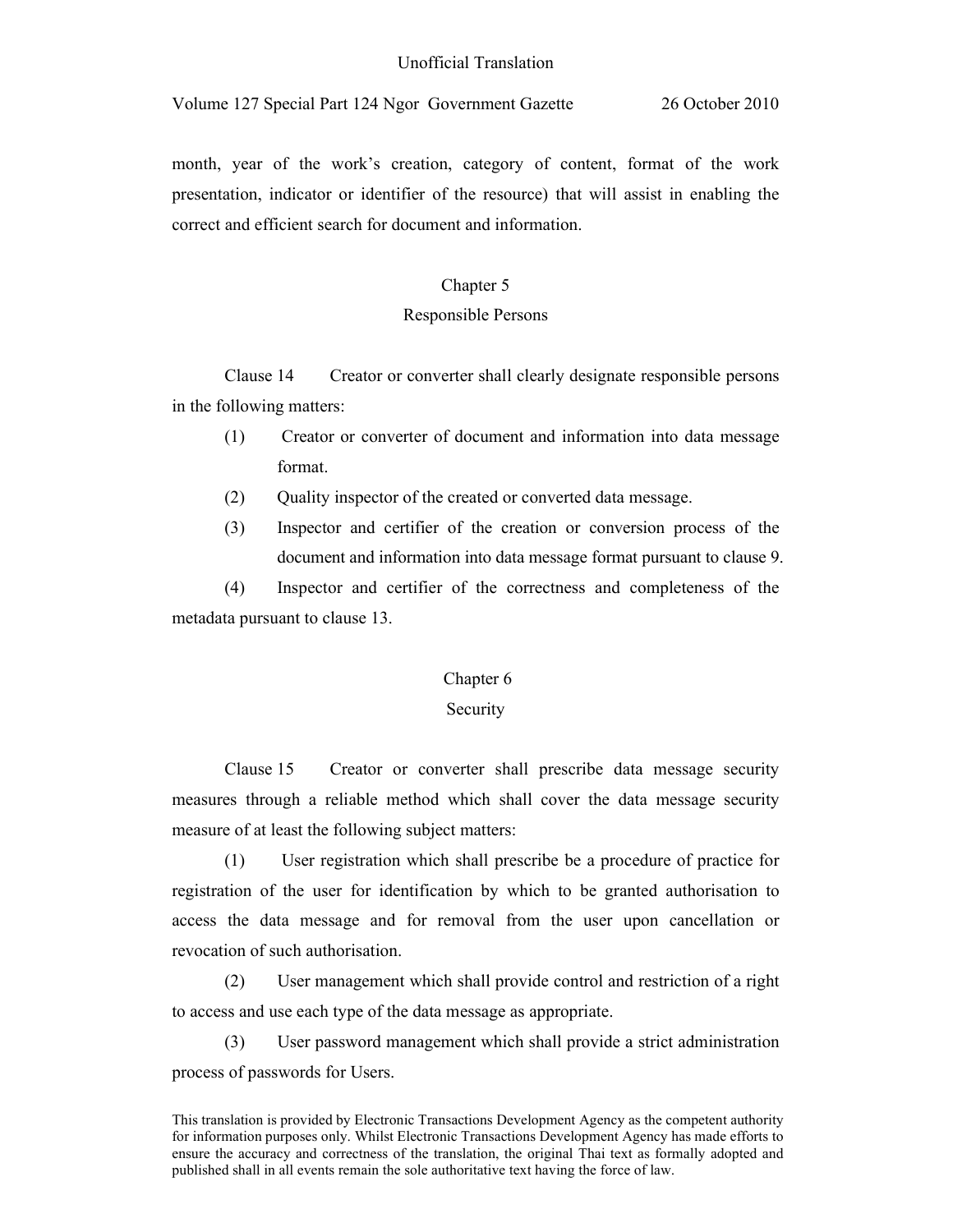## Unofficial Translation

Volume 127 Special Part 124 Ngor Government Gazette 26 October 2010

(4) Review of user access rights which shall provide a review process of user access rights of the data message within the prescribed time period.

(5) Password use which shall prescribe a good practical guidance for the user in setting the password, usage of the password and changing the password with quality.

(6) Protection of the equipment at the time of no user at the equipment shall prescribe a suitable procedure to prevent a person who has no right to access the equipment while absent a keeper.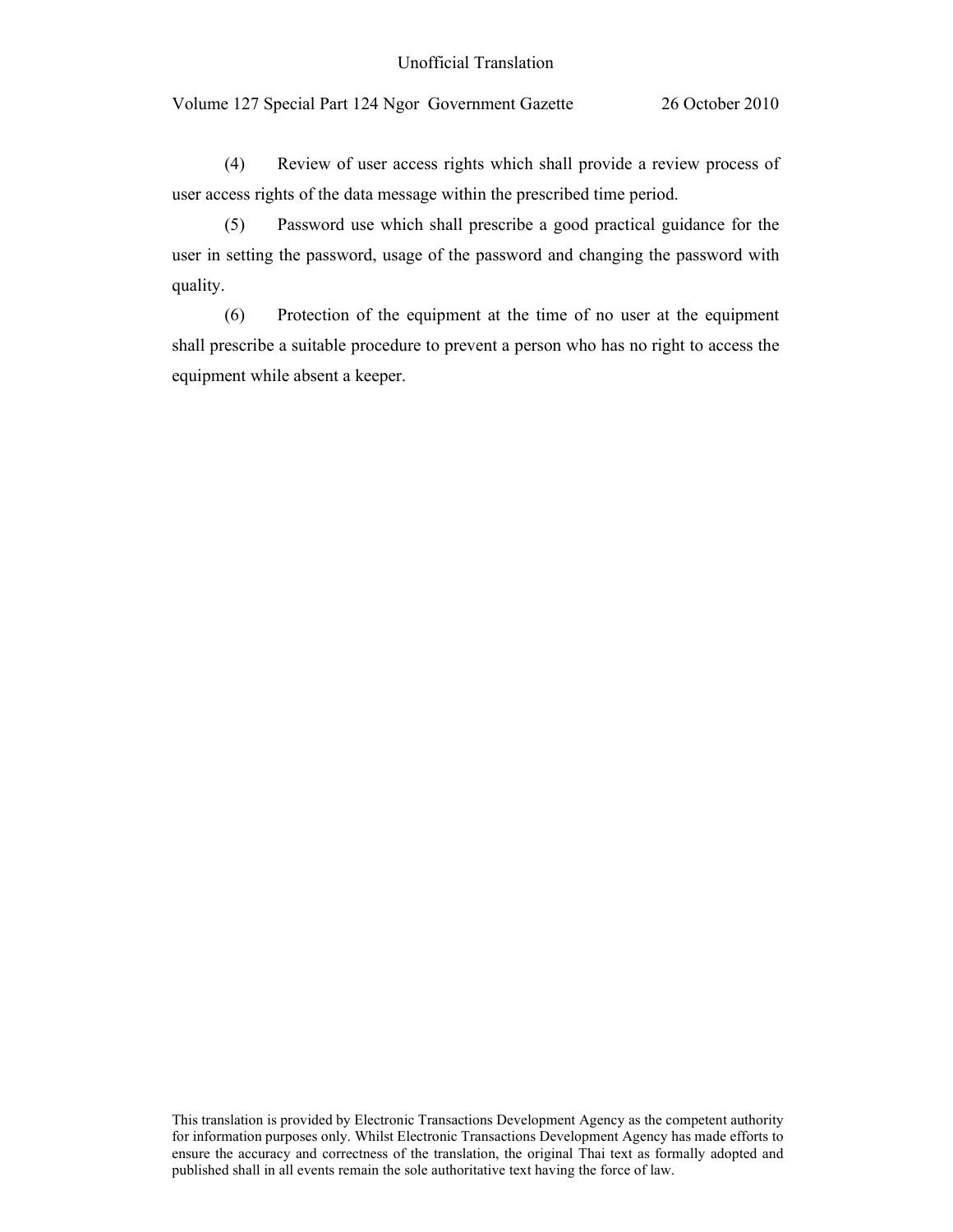Requirement annexed to the Notification of the Electronic Transactions Commission Subject: Rules and Procedures on the Creation or Conversion of Document and Information into Data Message Format B.E. 2553

# Number 2

Governing the Procedures for the Creation or Conversion of Document and Information into Data Message Format

For the Clearing System with the Cheque Image and the Archiving System of the Cheque Image

Chapter 1

Creation or Conversion of the original Cheque into Data Message format

Clause 1 Creating or converting bank shall inspect the validity of the cheque under the law and examine the cheque forgery by checking the paper texture, the size of the cheque and the middle watermark before entering into a creation or conversion system of the original cheque into the data message format.

Clause 2 Cheque which will be entered into the creation or conversion system of the original cheque into the data message format shall be the original only.

Clause 3 Data message which will be transmitted into the clearing system with the cheque image and the archiving system of the cheque image shall comprise the cheque data, cheque image and metadata, requiring a complete and correct structure and essential substances of the transactions under a rule of the Bank of Thailand governing the clearing system with the cheque image and the archiving system of the cheque image.

Metadata pursuant to the first paragraph shall be able to demonstrate the essential substances being attributes and details in accordance with a specific feature of such data message, such as, the physical condition tag of the original cheque, the IQA Tag.

Clause 4 Creating or converting bank shall provide a system to create or convert the original cheque into the data message format in order to acquire the cheque image in accordance with the standard of cheque image under the rule of the

This translation is provided by Electronic Transactions Development Agency as the competent authority for information purposes only. Whilst Electronic Transactions Development Agency has made efforts to ensure the accuracy and correctness of the translation, the original Thai text as formally adopted and published shall in all events remain the sole authoritative text having the force of law.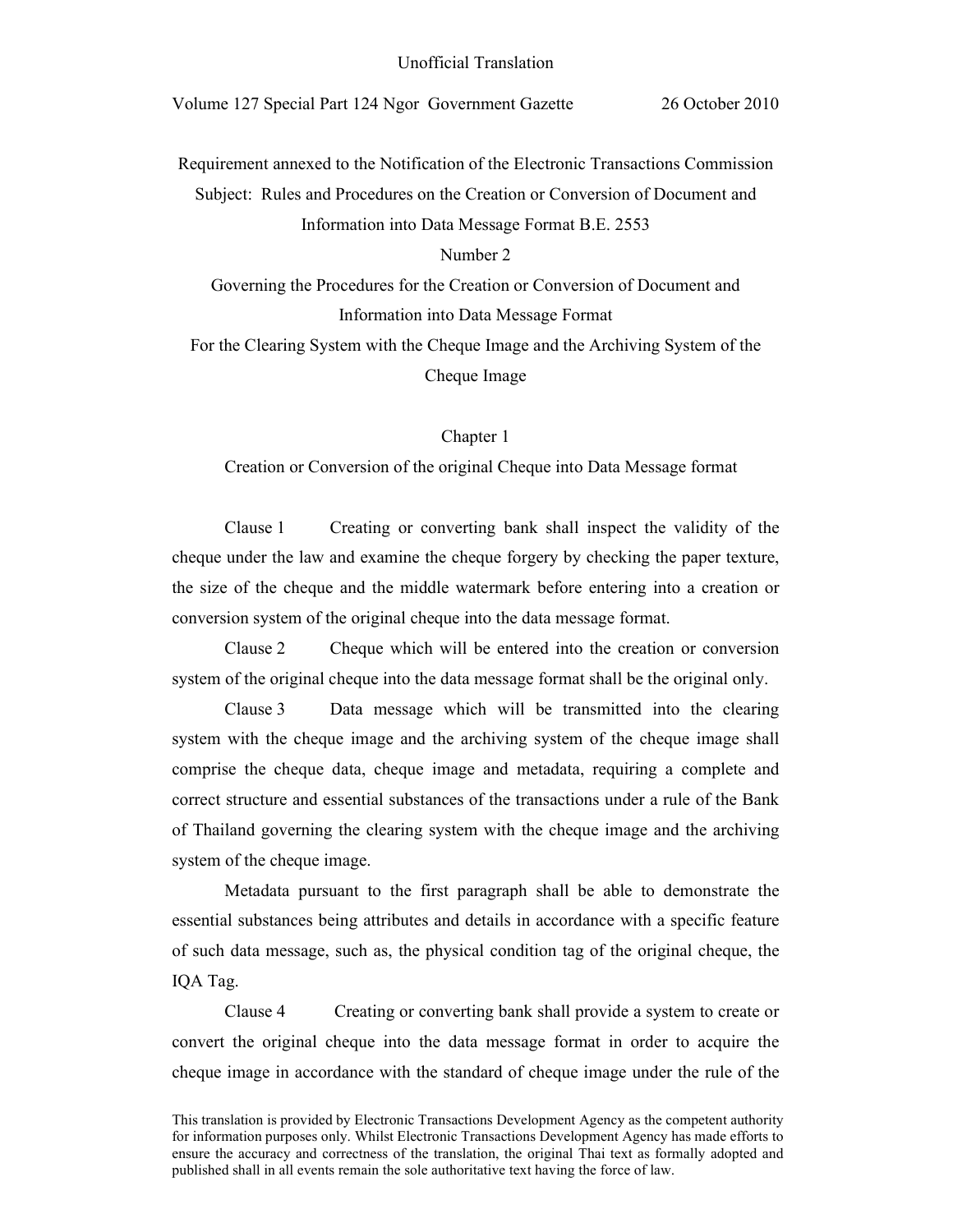Bank of Thailand governing the clearing system with the cheque image and the archiving system of the cheque image. Such standard shall at least have the following format, colour scale and resolution:

> Image No. 1: Front shall be set as JPEG 8-bit Grayscale 100 dpi Image No. 2: Front shall be set as TIFF Black & White 200 dpi Image No. 3: Back shall be set as TIFF Black & White 200 dpi

Clause 5 Creating or converting bank shall record the data message derived from creation or conversion into a data message file by naming such data message file as to provide the meaning that communicates the content of the data, have a structure of the name helpful to enable easy tracking or searching, and contain the file name that shall not be alike in accordance with the rule of the Bank of Thailand governing the clearing system with the cheque image and the archiving system of the cheque image.

### Chapter 2

Audit and certification of the process to create or convert the original cheque into the data message format, and quality assurance of the data message

Clause 6 Creating or converting bank shall provide a system for audit and certification of the process to create or convert the original cheque into the data message format and and quality assurance of the data message.

Clause 7 Creating or converting bank shall inspect the quality of the tools or equipment used in the process to create or convert the original cheque into the data message format in order to ensure that such tools or equipment are able to create or convert the original cheque into the data message format effectively and constantly.

Clause 8 Creating or converting bank shall monitor the process to create or convert the original cheque into the data message format to be proceeded in accordance with a procedure and process of practice as specified in the manual prepared by the creating or converting bank by providing an inspector and certifier at least once a year and presenting a report about a result of the audit and certification to executives of the creating or converting bank and the Bank of Thailand.

This translation is provided by Electronic Transactions Development Agency as the competent authority for information purposes only. Whilst Electronic Transactions Development Agency has made efforts to ensure the accuracy and correctness of the translation, the original Thai text as formally adopted and published shall in all events remain the sole authoritative text having the force of law.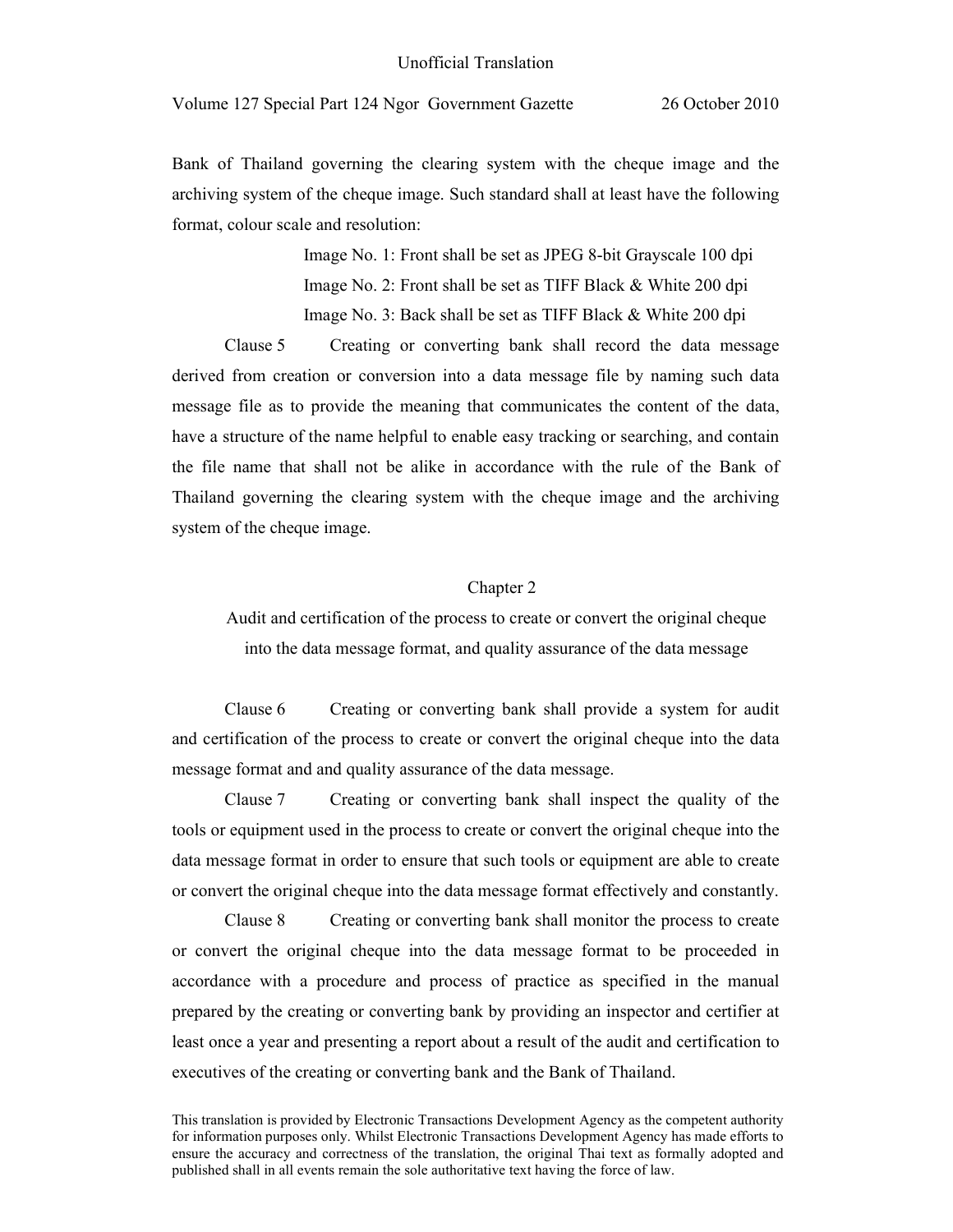Clause 9 Creating or converting bank shall inspect the quality to view whether the data message derived from the creation or conversion is readable and has the resolution, luminance, size and format in accordance with the standard of cheque image as prescribed in the rule of the Bank of Thailand governing the clearing system with the cheque image and the archiving system of the cheque image.

Clause 10 Creating or converting bank shall assure the quality and correctness of the data message derived from the creation or conversion by affixing an electronic signature before transmitting such data message derived from the creation or conversion into the clearing system with the cheque image and the archiving system of the cheque image in order to enable verification that such data message derived from the creation or conversion has the same meaning or format as the original check.

### Chapter 3

#### Record of evidentiary Operations

Clause 11 Creating or converting bank shall record the evidence of operations to create or convert the original cheque into the data message format for use to reference the operations and in the status of occurred operations, including for use in auditing the history of the creation or conversion of the original cheque into the data message format with at least the following record of evidentiary operations:

(1) File name of the data message.

(2) Name of the operator in each procedure of the system to create or convert the original cheque into the data message format.

(3) Date, month, year and the time of operation in each procedure of the system to create or convert the original cheque into the data message format.